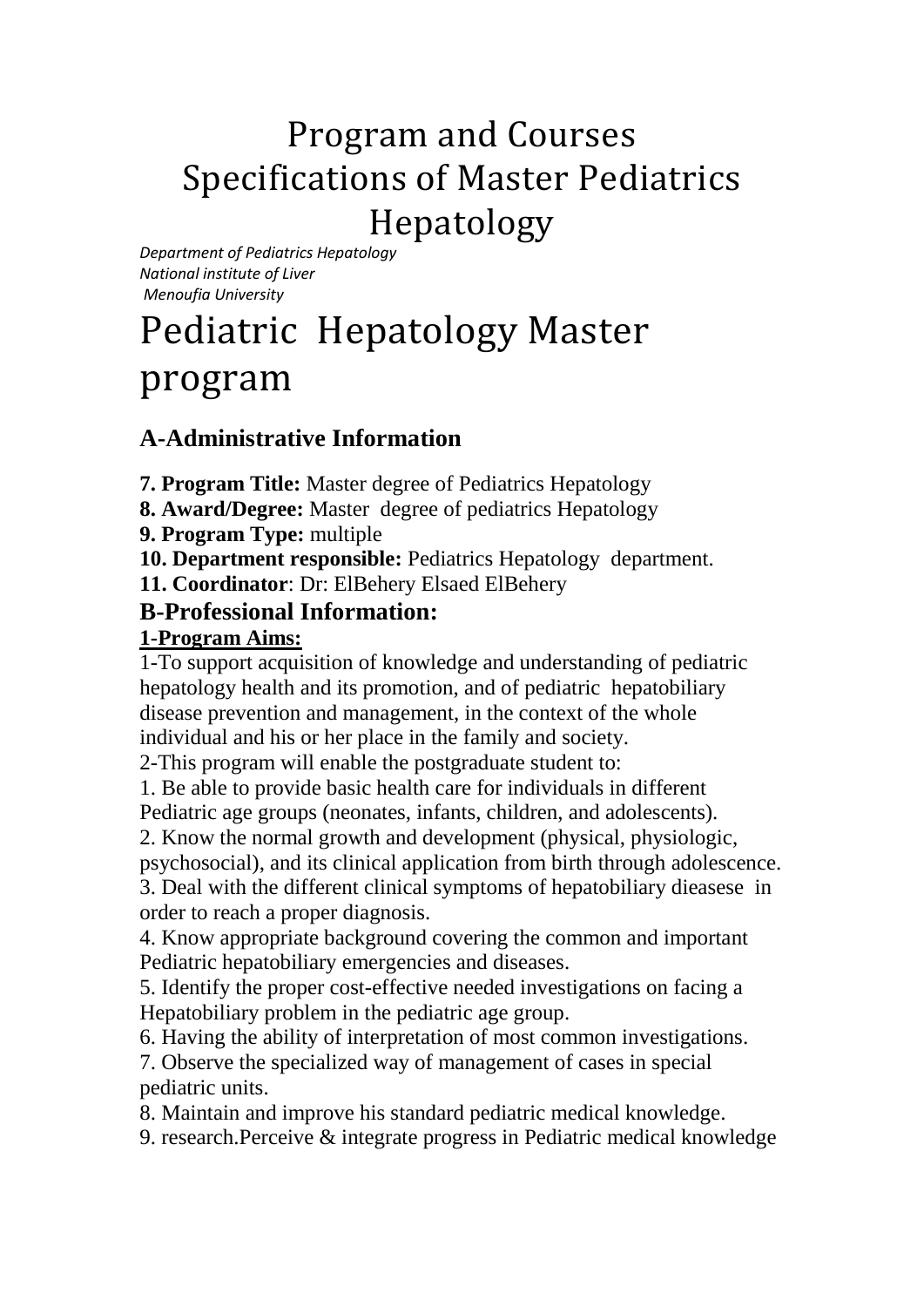10. Identify the indications & logistics for referring pediatric patients to other specialties.

11. Know the magnitude of pediatric hepatobiliary problems in the community especially endemic diseases.

12. Open a channel of communication with national & international medical schools.

13. Enable the development and application of appropriate professional attitudes, communication and problem solving skills.

# 2-Intended Learning Outcomes (ILOs) for program

## **A-Knowledge and Understanding:**

By the end of the program, the student will be able to:

a1- Recognize the details of normal growth and development during infancy, childhood and adolescence.

a2- Define the updates of management of abnormalities affecting growth and development.

a3- Discuss in depth the impact of congenital and inherited diseases on hepatobiliary system of children .

a4- Determine accurately the nutritional requirements of infants and children, and the most common nutritional disorders affecting infants and children, and describe appropriate management for disorders.

a5- Define the details of the indications, contraindications, administration and precautions of the immunizations necessary for infants and children according to the national schedule and the condition of the child.

A6- Justify the management priorities for neonatal and Pediatric hepatobiliary emergencies.

A7-Appraise the advances in pathogenesis of and therapeutic lines of the most important neonatal and pediatric hepatobiliary problems.

A8- Apply the ethical and scientific principles of medical research methodology.

a 9. Approve the recent diagnostic tools (and describe how they would be interpreted) and therapeutic lines for neonatal and Pediatric hepatobiliary problems.

A10-- Mention the ethical and medico legal principles that should be applied in the practice .

A11- Appraise the principles of quality assurance in medical practice.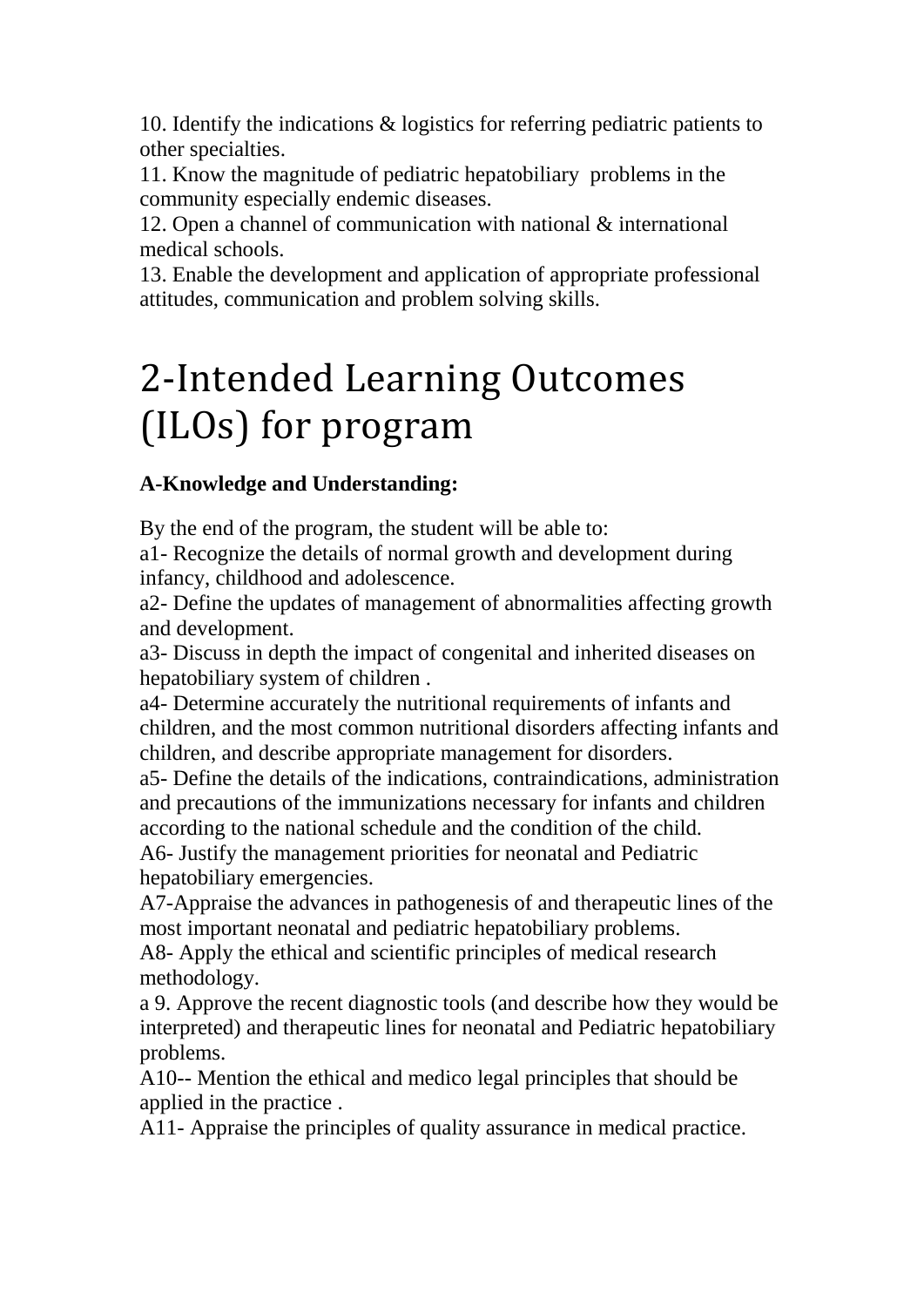A12- Predict the effect of medical practice on surrounding environment and how can it be made safe (syringe disposal, tissue and blood specimen transport", ect)

## **B-Intellectual Skills**

By the end of the program, the student will be able to:

B1- Solve Pediatric hepatobiliary problems depending on critical thinking and analysis of available data.

B2- Interpret the most important symptoms and signs of hepatobiliary disease in Pediatric patients

B3- participate in risk management as a part of clinical government.

B4- Interpret X-ray, CT, MRI, ECG,EEG, Liver enzyme, blood gas ,CBC and blood picture reports covering hepatobiliary disorder.

B5- Formulate appropriate management plans for individual patients presenting with the most common hepatobiliary Pediatric disorders.

#### **C-Professional and Practical Skills**

By the end of the program, the student will be able to:

c1- Check accurately vital signs in neonates, infants, children and adolescents.

c2- Assess physical and mental development in neonates, infants, children and adolescents according to standard milestones and recognize abnormalities.

c3- Perform appropriate clinical and anthropometrics assessments for the nutritional status of infants and children.

c4- Adequately manage different neonatal and Pediatric hepatobiliary emergencies.

c5- Construct a proper history for a patient in the Pediatric age group.

c6- Perform an adequate clinical examination for a patient in the Pediatric age group

.C7- Use efficiently modern tools relevant to the specialty for patient management.

C8- Write competently and evaluate all forms of medical reports C9- Assess the newly applied techniques in the area of Pediatrics hepatology.

### **D-General and Transferable Skills**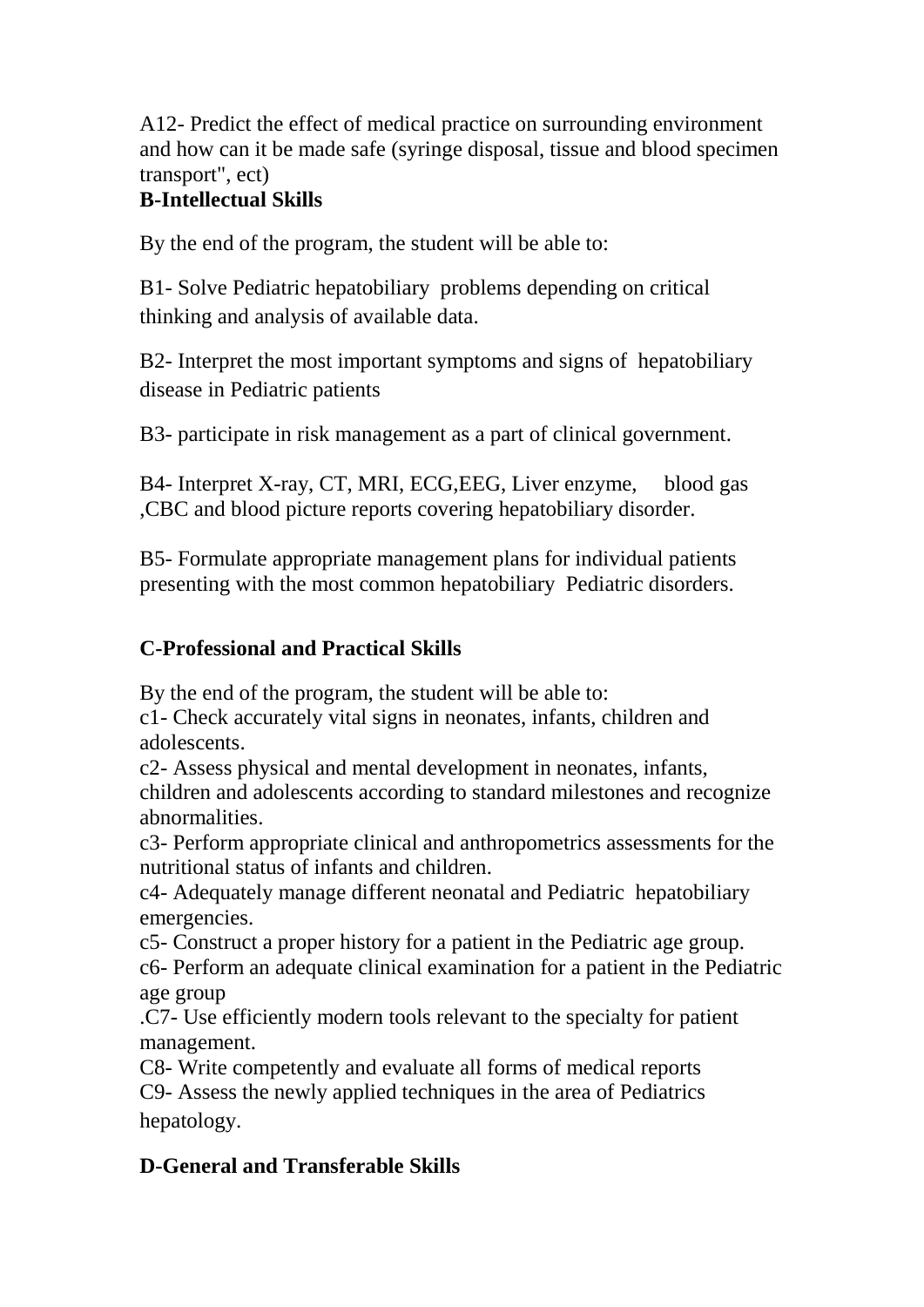By the end of the program, the student will be able to:

d1- Figure out strategies and plans using the available community resources.

d2- Use different models for assessing client needs, considering the children needs of the society.

d3- Communicate effectively with children, adolescent and their families. d**4-**Continuously improve his practice based on constant self evaluation and lifelong learning.

d5-Practice team's leadership in various professional contexts.

#### **3-Academic Standards:**

. 3a- Academic Reference Standards (ARS) ) Menoufia academic reference standards for Master degree postgraduate students of Pediatrics hepatology (Annex 1): for this program were compiled according to the general Academic Reference Standards provided by the national authority for quality assurance and accreditation of education (naqaae) for postgraduate programs(published on February 2009).

3b.Comparison between ARS and ILOS of the program (Annex 2)

#### **4-Curriculum Structure and Contents**

| <b>Course</b>               |                    |
|-----------------------------|--------------------|
| - Applied Physiology        | <b>First part</b>  |
| - Applied Pathology         |                    |
| - Applied Medical           |                    |
| Biochemistry                |                    |
| -Applied human anatomy and  |                    |
| embryology                  |                    |
| -Applied Histology          |                    |
| -Applied Microbiology and   |                    |
| Immunology                  |                    |
| -Applied Parasithology      |                    |
| -Applied Clinical Pathology |                    |
| -Medical statistic and      |                    |
| Epidemiology                |                    |
| Pediatrics hepatology       | <b>Second part</b> |
|                             | <b>Thesis</b>      |
|                             | Log book           |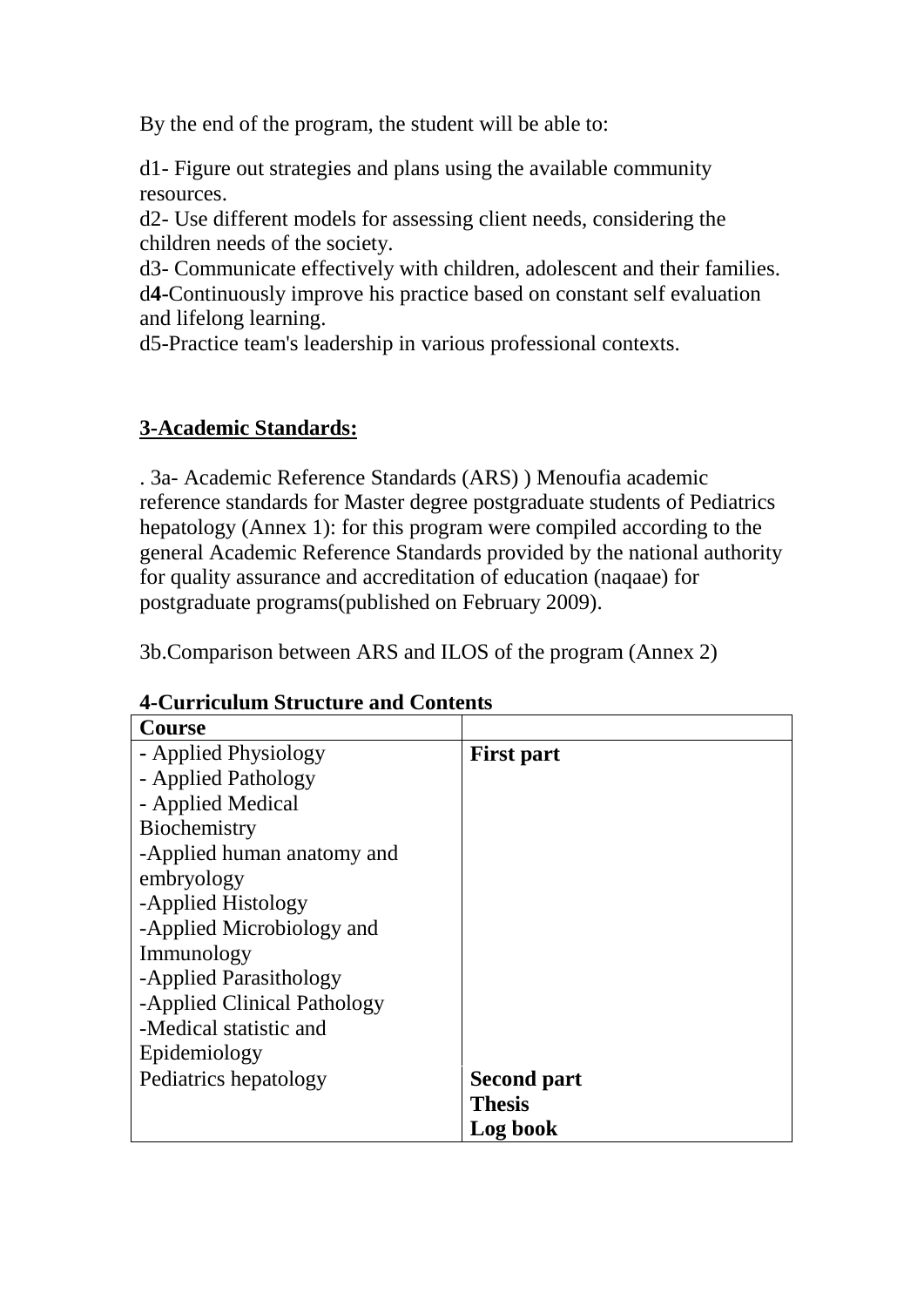#### **5- Program admission requirements**

· Graduated by MB B CH

### **6-Regulations for progression and Program completion**

· **First year :** the student will be examined in the first part courses. The examinations are written, oral and practical exams and for completion of this part the student must pass (60% from total mark)

· **Second part:** the assessment is written –oral and practical exams. Student must pass in the second part (60% of mark) to finish his part.

· **Thesis:** thesis are conducted in the field of Pediatrics hepatology. Student can choose its subject after passing at least the first semester and he can discuss it

after 2 years of registering the protocol of the thesis provided that he passed the second part and it has no marks. After discussion the graduate will receive the degree.

· **Log book:** this book will contain all the activities that are done through the program and the student will not be allowed to enter the exam of the second part unless completing 75% of its activities.

First part or second part exam conducted twice /year in April and in **October** 

### **7-Evaluation of program intended learning outcomes**

#### **8.1-Senior students:**

**Tool:** Ouestionnaires-Review of assessment method **Sample:** Students in the last year

### **8.2-Alumni**

**Tool:** Questionnaires **Sample:** Student finished M.Sc. within 5 years

**8.3-Stakeholders (Employers) Tool:** interviews **Sample:** directors of nearby hospitals.